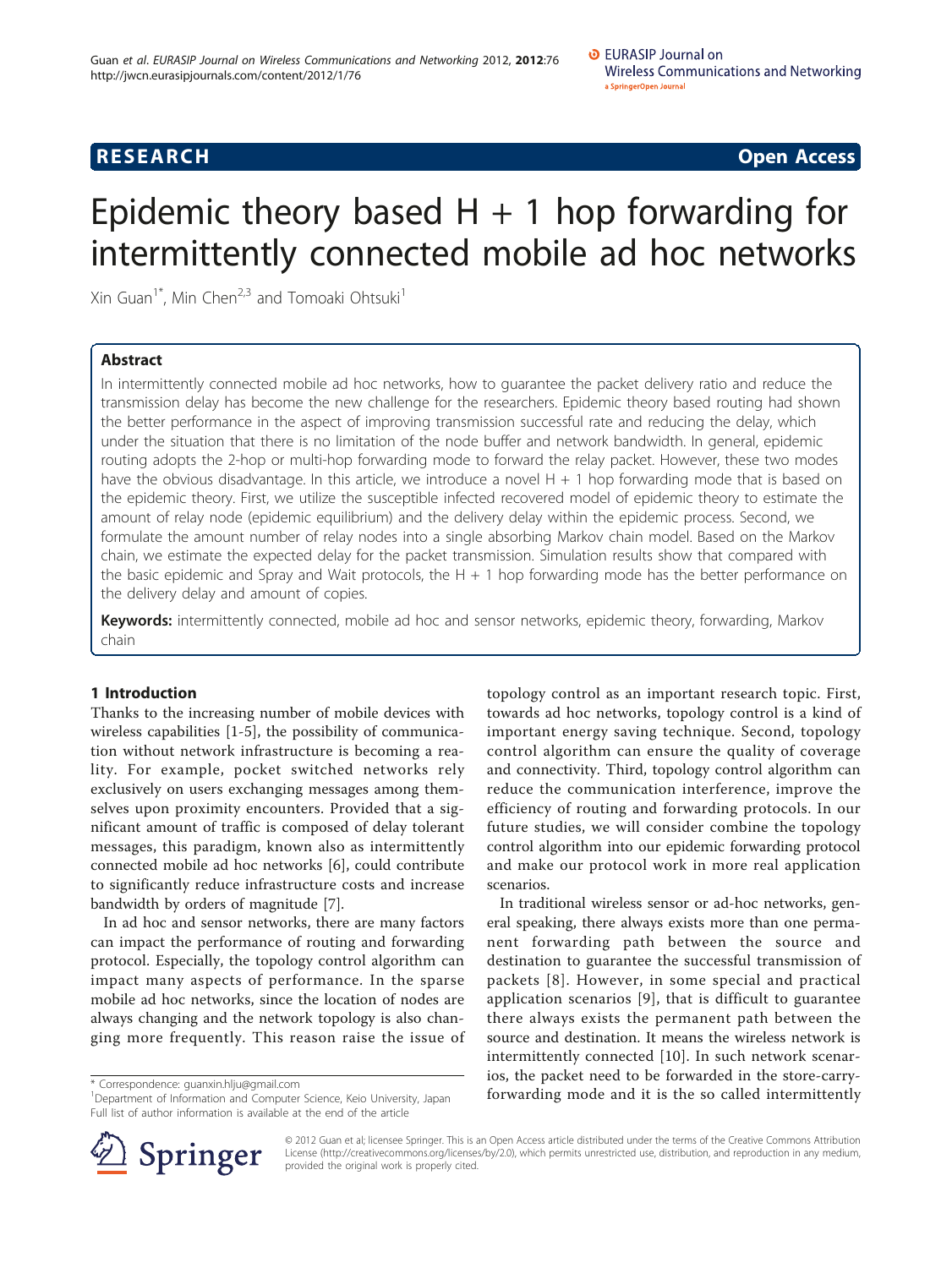connected mobile ad hoc networks. In intermittently connected mobile ad hoc networks, how to ensure the packet transmission successful rate and reduce the transmission delay is the new challenge for the researchers.

Epidemic theory concerns about contagious diseases spreading in the human society. The key feature of epidemiology is the measurement of infection outcomes in relation to a population at risk. The population at risk basically comprises of the set of people who possess a susceptibility factor with respect to the infection. This factor is dependent on several parameters including exposure, spreading rate, previous frequency of occurrence etc., which define the potential of the disease causing the infection. Various models have been proposed and thoroughly investigated in epidemic theory that characterize the infection spreading process. Example models include susceptible infected susceptible (SIS) model, susceptible infected recovered (SIR) model, etc.

Since the seminal epidemic routing algorithm [\[11](#page-9-0)] was introduced, there has been a succession of algorithms aimed at maximizing throughput, the number of messages arriving to the destination while minimizing the traffic overhead caused by the number of forwards. In general, there are two categories of forwarding modes in epidemic routing, 2-hop and multi-hop [[12\]](#page-9-0). Under the 2-hop forwarding scheme, when the source node with a packet encounters another nodes without a copy of the packet, the source node distributes the packet copy to them. The relay nodes which have the packet copy could not distribute the copy to another nodes even the nodes have not the packet copy unless the relay nodes encounter the destination. It means in 2-hop forwarding scheme, only the source node can distribute the packet copy to another nodes which are not the destination node. The 2-hop scheme can reduce the amount number of the relay copies and further, reduce the overhead of the networks. On the other hand, when the network is under the multi-hop scheme, the source node delivers the packet to any nodes which it encounters and further, the nodes which received the packet also can delivery to packet copy to any nodes which they encounter until to the destination node. In the aspects of delivery delay and transmission successful rate, the multi-hop scheme shows the better performance than the 2-hop scheme. By increasing the number of relay nodes, the multi copy mode improves the performance of throughput and the successful rate. Meanwhile, due to the flooding mechanism of packet distributed, the epidemic forwarding generates too much redundant duplicated packets and wastes too much network resource. Based on the above description, how to combine the advantages and avoid the disadvantages of the 2-hop and multi-hop forwarding is a quite interesting issue for epidemic spreading based intermittently connected mobile ad hoc networks routing.

In the epidemic routing, when one node with the message comes into the communication range of another node which does not have the message, it forwards the message to this node. If this node is destination, the communication ends. Otherwise, the epidemic forwarding continues. By this way, this routing strategy floods the message over the whole network, and attempts to send each message over all possible paths in the network. Therefore, it is an extreme flooding-based routing strategy. Since it tries every possible path, the epidemic routing delivers messages with the minimum delivery delay and with the maximized delivery ratio. Consequently, epidemic routing is particularly useful for DTNs.

In this article, we consider the advantage of 2-hop and multi-hop forwarding scheme in the aspect of epidemic theory. Toward the 2-hop forwarding, the scheme generates the less duplicate copy and reduce the network overhead, however, the 2-hop forwarding has the higher delivery delay and lower successful delivery rate. The multi-hop is on the opposite of 2-hop forwarding. In order to solve the above issues, we divide the whole forwarding process into two sub-processes and it is the so called  $H + 1$  hop forwarding scheme for intermittently connected mobile ad hoc networks.

In the first sub-process, the source generates packet and distributes it to any nodes which they are within the same transmission range. Also for the relay nodes, they distribute the duplicate copies to the nodes which do not carry the packet copy yet by using the SIR model of epidemic spreading. As we know, at the beginning of the SIR spreading, the amount of infective nodes would become larger rapidly, it also means that when the nodes which have not carried the duplicate copy is much less than the nodes which have carried the copy, the distribution increasing speed is rapid enough. With the time pass by, the copy distribution speed become slower, it is because of that the probability of encounter the nodes which have not the copy is lower than the initial process. Therefore, we introduce the equilibrium point of SIR model to separate the forwarding process. When the network get to the epidemic spreading gets the equilibrium point, it transfers into the second subprocess. We calculate that there are n nodes carry the duplicate copy at the beginning of the second sub-process. In the second sub-process, the nodes which carry the packet do not distribute the copy to another one besides the destination node. It means they only send the packet to the destination.

Delivery delay and the number of duplicate copies of the packet are the two most important performance measurements for intermittently connected mobile ad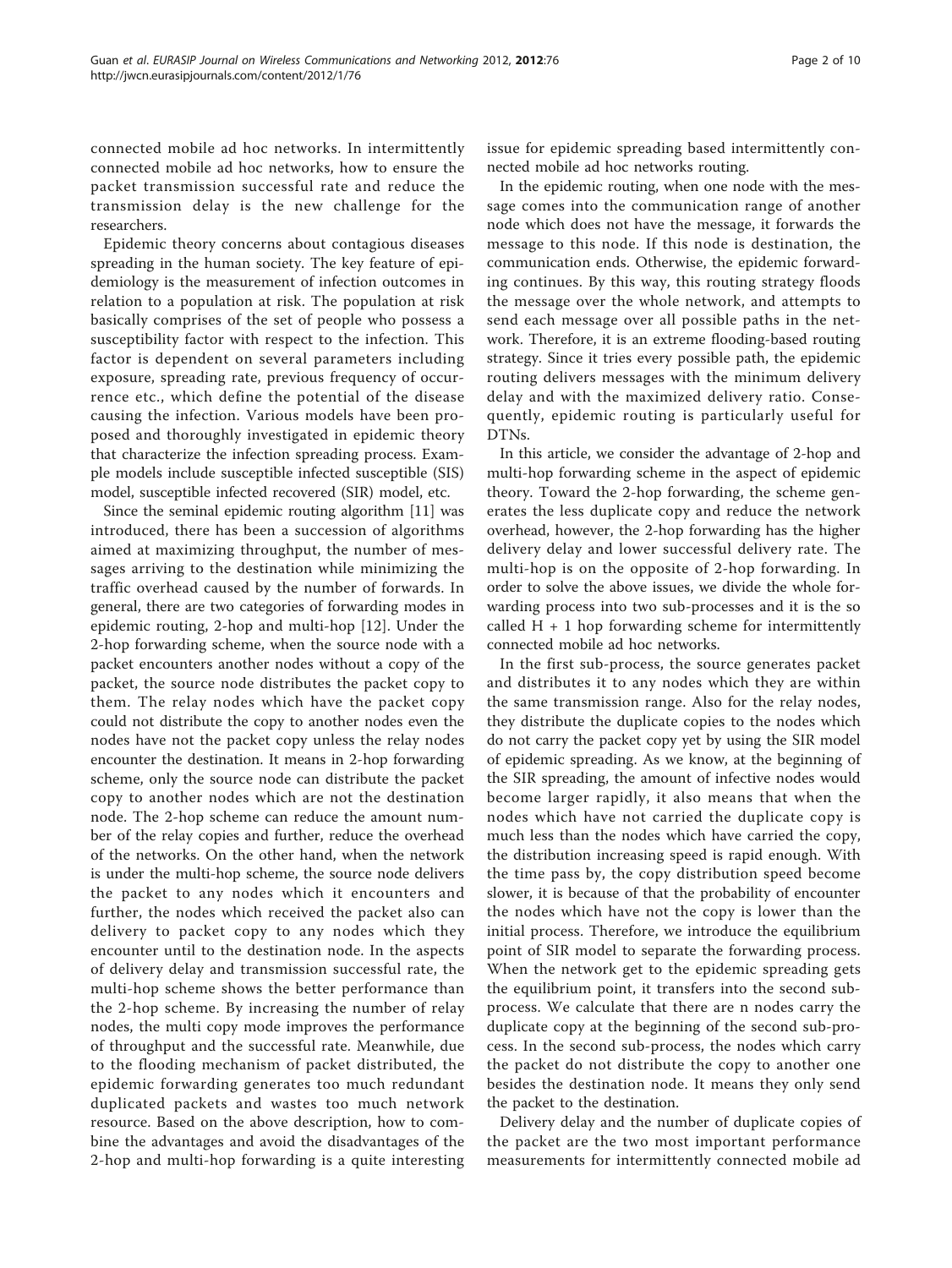hoc networks forwarding scheme. In this article, we formulate the infective nodes of SIR model as the transition states of single absorbing Markov chain to estimate the expected delivery delay and the number of the copies. The detail explanation appears in the main part of this article. To the best of authors' knowledge, this is the first article of introducing the SIR model of epidemic spreading to control the forwarding process and analyze the performance in intermittently connected mobile ad hoc networks.

The rest of this article is organized as follows: Section 2 describes the related studies for some typically intermittently connected mobile ad hoc networks routing algorithm and summarizes the epidemic routing. In Section 3, we introduce the SIR model to calculate when the network would get to the epidemic spreading equilibrium point. In Section 4, the single absorbing Markov chain is applied to estimate the delivery delay of  $H + 1$ hop forwarding scheme. In Section 5, the performance evaluation shows that compare with 2-hop and multihop forwarding scheme, our  $H + 1$  hop forwarding scheme shows the better performance. Finally, in Section 6, we make the conclusion for our epidemic theory based forwarding scheme.

# 2 Related studies

There are various classifications of routing algorithms for intermittently connected mobile ad hoc networks [[13,14](#page-9-0)]. Here, we divide them into two classes: replication-based algorithms and coding-based algorithms. In replication-based algorithms, multiple or a single copy of the message is generated and distributed to other nodes (often referred to as relays) in the network. Then, all of these nodes, independently of others, try to deliver the message copy to the destination. In coding-based algorithms [[15,16](#page-9-0)], a message is converted into a large set of code blocks such that any sufficiently large subset of these blocks can be used to reconstruct the original message. Consequently, a constant overhead is maintained, and the network is made more robust against the packet drops when the congestion arises. However, these algorithms introduce an overhead of extra work needed for coding, forwarding, and reconstructing code blocks.

Epidemic routing is an approach used by the replication- based routing algorithms. Basically, during each contact between any two nodes, the nodes exchange their data so that they both have the same copies. As the result, the fastest spread of copies is achieved yielding the shortest delivery time.

The performance analysis of epidemic routing is well studied in many articles, including [[17](#page-9-0),[18](#page-9-0)]. The main problem with this approach is the overhead incurred in bandwidth, buffer space, and energy consumption by the

greedy copying and storing of messages. Hence, this approach is inappropriate for resource-constrained networks. To address this weakness of epidemic routing, the algorithms with controlled replication or spraying have been proposed [[19](#page-9-0)-[22\]](#page-9-0). In these algorithms, only a small number of copies are distributed to other nodes, and each copy is delivered to the destination independently of others. Of course, such an approach limits the aforementioned overhead and provides an efficient utilization of network resources.

The replication-based schemes with controlled replication differ from each other in terms of their assumptions about the network. Some of them assume that the trajectories of the mobile devices are known, while some others assume that only the times and durations of contacts between nodes are known. Moreover, in some of them [[23](#page-9-0)], it is assumed that even the node movements can be controlled. Other than these studies that assume some additional features, there are also some studies that assume zero knowledge about the network. The algorithms that fall in this last category seem to be the most relevant to the applications because most often neither the contact times nor the trajectories are known for certain in the applications of intermittently connected mobile ad hoc networks in real life. An example could be a wildlife tracking application [[13\]](#page-9-0), where the nodes are attached to animals that move unpredictably.

In the aspect of mathematical epidemiology, there exists a vast of number of research results about the mathematical model on the spreading of infectious diseases, such as stochastic and deterministic models and so on. These mathematical models have been applied in the field of controlling the urgent infectious diseases, e. g., controlling the influenza A (H1N1) virus spreading in the world in 2009. For the application, the epidemic theory has been applied in various computer and communication networks problems that exhibits a stronger analogy to epidemic spreading of disease. For example, [[24](#page-9-0)] model the computer virus spreading in computer and communication networks. Furthermore, lots of network protocols have adopted epidemic-style spreading communication for data dissemination and resource discovering, these cases prove that the epidemic theory is a better way to study the performance. In intermittently connected mobile ad hoc networks, the epidemic theory based routing differs from the above mentioned broadcast protocols in that it supports uni-cast application, using epidemic flooding to decrease the delivery delay.

# 3 SIR Model based H + 1 hop forwarding scheme 3.1 Network model and assumption

In our network scenario, there are N nodes distribute and move in a 2D square according to a random mobility model. The transmission range of each node is t.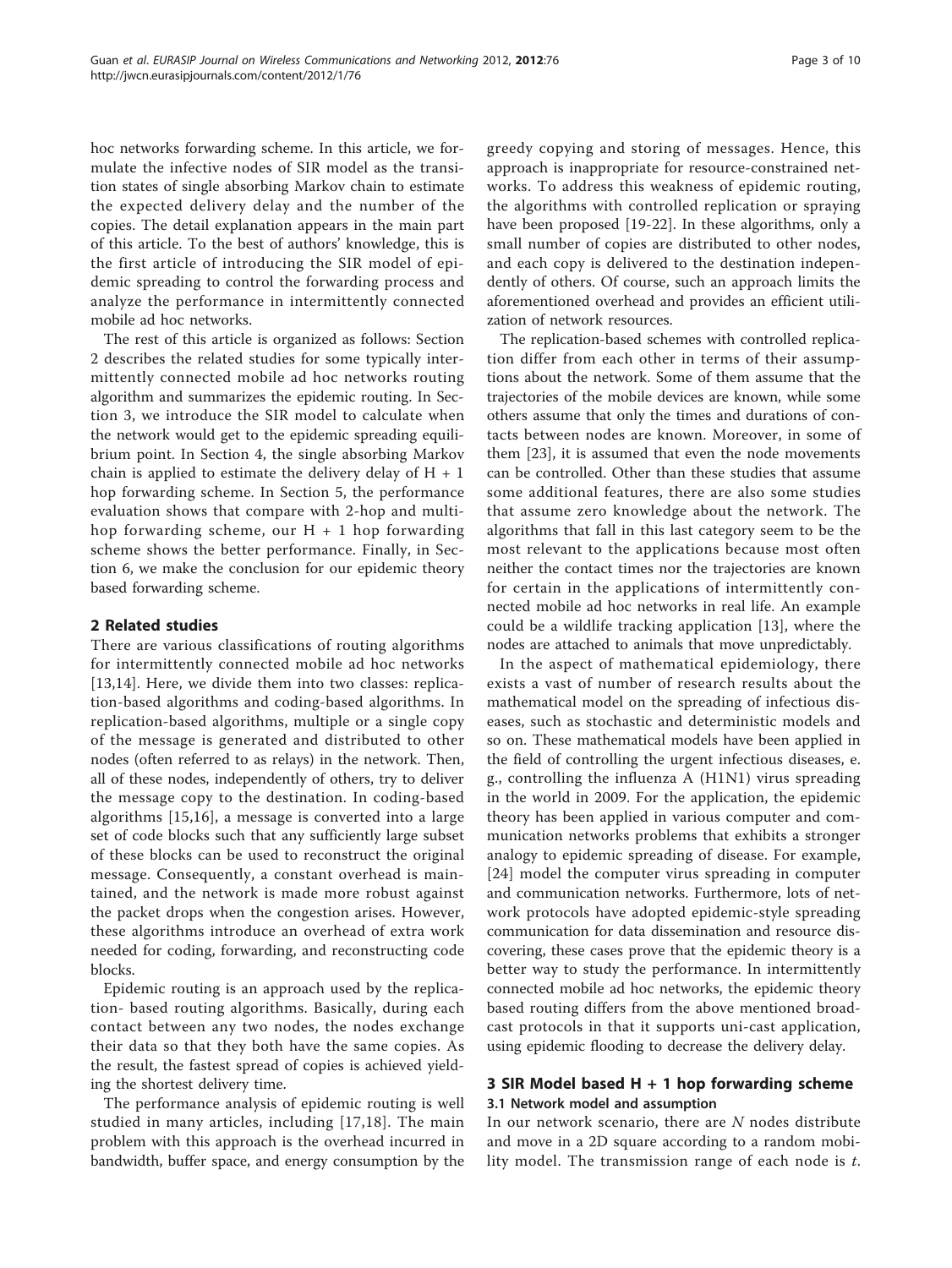Furthermore, we assume the buffer size in a node is limited. As for the intermittently connected mobile ad hoc networks, since the node distribution is sparse enough, we could ignore the impact of the channel collision. Therefore, we also assume that the communication pair of nodes is perfectly separable, it means that for any communication pair of nodes, they would not interfere with any other simultaneous communication. As for the channel collision avoidance, In [[11\]](#page-9-0), host A comes into contact with host B and initiates an anti-entropy session. Anti-entropy session have three steps, in the first step, A transmit it summary vector to B. If B has no idol channel, it will neglect the summary vector. As a result, A cannot receive the request from B. So the anti-entropy session stopped. In such case, the channel collision could be avoided.

#### 3.2 Two stages forwarding

In intermittently connected mobile ad hoc networks, there exists multiple source-destination pair nodes. Meanwhile, multiple packets are transmitted via multihop transmission mode at the same time. In order to explain the transmission process more clearly, we pick one pair of source-destination nodes to describe the model. We consider a set of N nodes and each one with a finite transmission range. The nodes move in a closed area. We define that two nodes meet when they come within transmission range of each other, at which point they can exchange their packets. According to the classical SIR model of epidemic theory, at any time point  $t$ , in general, there are three categories of nodes in the networks. The first category is the set of susceptible node, it means that these nodes do not receive the packet yet and if they meet the nodes which have already carry the packet, they would be the relay nodes. We define the ratio of these nodes as  $S(t)$ . The second category is the set of infective node, it means that these nodes have already store, and carry the packet which needed to be relay to the other node or the destination. We define the ratio of these nodes as  $I(t)$ . The third category is the set of recovered node, it means that the node which carry the packet has forwarded the packet to the destination. When the node meets the destination, they would remove the packet from their buffer and never receive the same packet. We define the ratio of these nodes as  $R(t)$ . In this article, the number of wireless nodes is a constant N. We have the following Equation (1) to show the relation of  $S(t)$ ,  $I(t)$ , and  $R(t)$ . In Equation  $(1)$ , since the number of nodes is an constant N, the summation of  $S(t)$ ,  $I(t)$ , and  $R(t)$  is 1.

$$
S(t) + I(t) + R(t) = 1
$$
 (1)

Towards the variable rate of the node state, we have the differential equations to denote the foundational SIR model. We assume the initial ratio of  $S(0) = S_0$  and  $I(0) = I_0$ .

$$
\begin{cases}\n\frac{dI}{dt} = \lambda S(t)I(t) - \mu I(t) \\
\frac{dS}{dt} = -\lambda S(t)I(t)\n\end{cases}
$$
\n(2)

In the above differential equations,  $dI/dt$  is the variable rate of relay nodes which have carried the duplicated packets.  $dS/dt$  is the variable rate of nodes which do not received the packet yet.  $I_0$  and  $S_0$  are the initial values of received packet nodes and no packet nodes separately.  $\lambda$  is the meeting probability between any two nodes in the given field,  $\mu$  is the meeting probability between a certain node which has carried the duplicated packet and the destination. Refer to [[17](#page-9-0)],  $\lambda$  is shown by the following equation.  $\lambda S(t)I(t)$  is the transferring amount from state S to state I.  $\mu I(t)$  is the reducing amount in time *I*. Therefore,  $\lambda S(t)I(t)$  is the changing amount of  $I$  in the time of  $dt$ .

$$
\lambda = \frac{2tE[V^*]}{L^2} \tag{3}
$$

In Equation  $(3)$ , t means the transmission range for each node,  $E[V^*]$  means the relative velocity expectation of mobile nodes.  $L^2$  means the area of given sensing field. According to the SIR model of epidemic theory, the relation between  $\lambda$  and  $\mu$  is shown by the following equation.  $Ω$  is the effective linear meeting rate. The value of  $\mu$  is refer to [\[11\]](#page-9-0).

$$
\Omega = \lambda / \mu \tag{4}
$$

For Equation (2), we cancel the  $dt$ , having the following equation.

$$
\begin{cases}\n\frac{dI}{dS} = \frac{1}{\Omega S} - 1\\ I|_{s=s_0} = I_0\n\end{cases}
$$
\n(5)

The integral expression of Equation (5) is shown by Equation (6).

$$
dI = \left(\frac{1}{\Omega S} - 1\right) dS \Rightarrow \int_{I(0)}^{I} dI = \int_{S(0)}^{S} \left(\frac{1}{\Omega S} - 1\right) dS \quad (6)
$$

By using the property of integral, we could have the solution of Equation (5). It is shown by Equation (7). By using this equation, we represent the  $I$  for the latter calculation.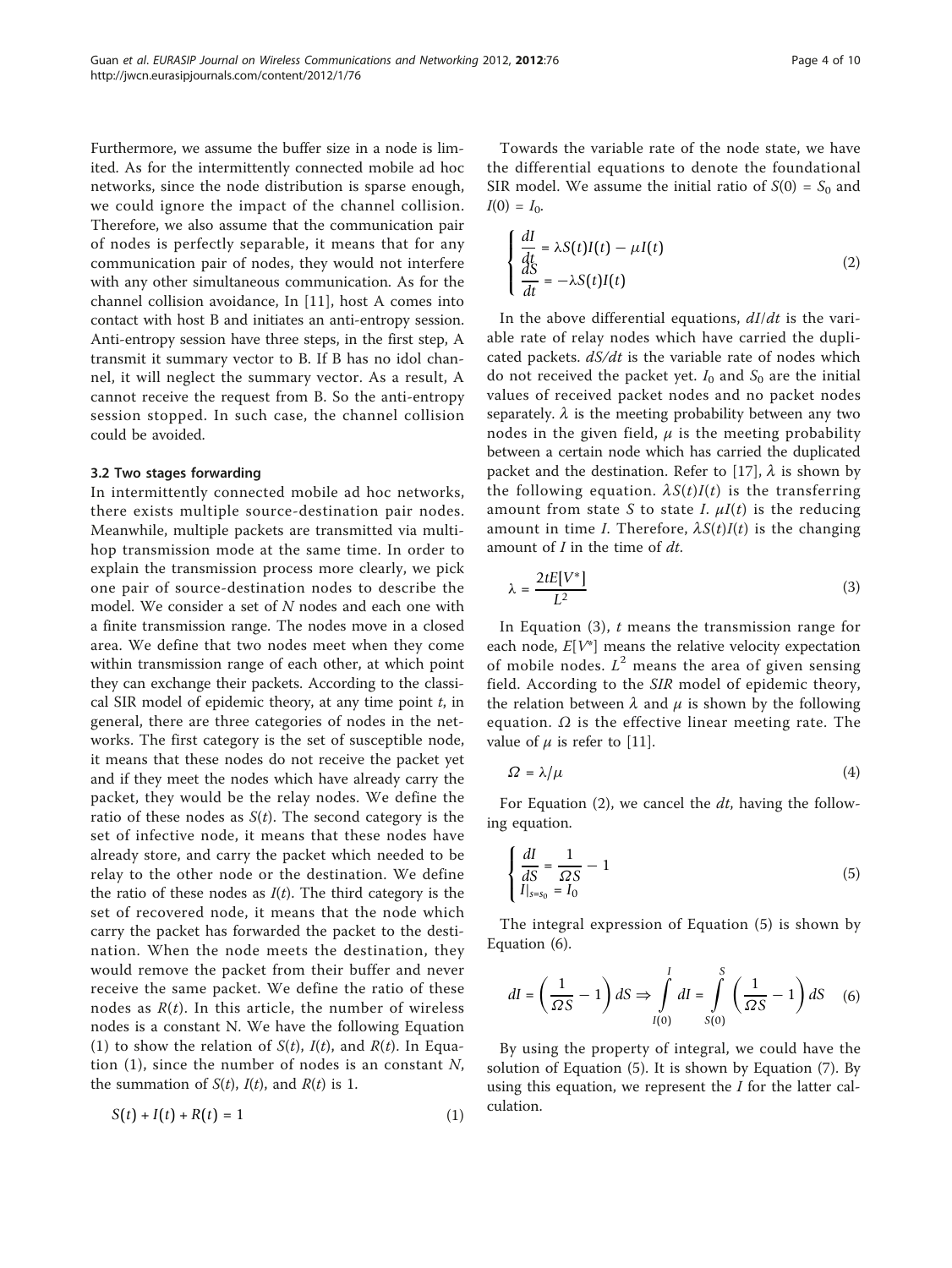$$
I = (S_0 + I_0) - S + \frac{1}{\Omega} \ln \frac{S}{S_0}
$$
 (7)

According to the SIR model of epidemic theory, we conclude ratio of the un-infective node during the packet forward process and denote the ratio as  $S_{\omega}$ , it is shown in the following Equation (8).

$$
S_0 + I_0 - S_\omega + \frac{1}{\Omega} \ln \frac{S_\omega}{S_0} = 0
$$
 (8)

In the process of epidemic spreading, the packet is forwarded by several relay nodes. Based on the above description, it is easy to conclude that the ratio of infective node is shown in the following Equation (9) and we denote it as X. Since  $S_0$  is the initial un-infection ratio,  $S_w$  is the un-infection ratio for the whole transferring process. Therefore,  $X$  is the infection ratio for whole process.

$$
X = S_0 - S_\omega \tag{9}
$$

From the Equation (8), at the beginning of spreading process, we think about that the initial  $I_0$  is small enough and we can omit it. Therefore, we have the following Equation (10).

$$
X + \frac{1}{\Omega} \ln \left( 1 - \frac{X}{S_0} \right) \approx 0 \tag{10}
$$

By using the Taylor expansion for above equation, we have the Equation (11). Through Equation (11), we can evaluate the number of infection nodes and the number of un-infection nodes when the packet copies reached the equilibrium point. Furthermore, based on the number of infection to evaluate the time of equilibrium point. The timer of nodes would notify that do not forward the copies anymore and switch to the many to one scheme.

$$
X\left(1 - \frac{1}{S_0\Omega} - \frac{X}{2S_0^2\Omega}\right) \approx 0\tag{11}
$$

From the above description, we can evaluate the amount number of the un-infected node when the network gets epidemic spreading equilibrium point. When the SIR model is at the equilibrium point, the spreading speed of the packet would not be faster than the scheme of many-to one scheme. Therefore, the forwarding mode transfer to the many-to-one mode which means the nodes which carry the packet only send the packet to the destination instead of conventional epidemic theory. In the above description, we can conclude the amount number of the infective nodes. It is means that we can know which node carry the packet. Meanwhile, we need to know when the infective nodes should change their forwarding mode to many-to-one. In the following section, we will estimate the expected time from the original packet is generated to the time of the network get the epidemic equilibrium point.

In the process of epidemic forwarding, the source node generates packet which is needed to be relayed to the destination. Along with the random moving in the sense field, the source would send the packet to any node that it will meet. Furthermore, when the relay nodes received the original packet, the packet will be copied and stored in the buffer of the relay nodes. Then the relay nodes would send the copy to any node they will meet. This process is based on the epidemic theory. In our forwarding scheme, we introduce the two subprocess forwarding. Therefore, we need to know when the first sub-process should transfer to the second sub process. In this section, we introduce the single absorbing Markov chain to estimate the time of equilibrium point. Nodes stop the epidemic process is based on a timer. Nodes would predict the time when the forwarding scheme would transfer to many to one scheme, when the forwarding scheme transfer to many to one, then the forwarding activity switch to the second stage. For stage transition, the equilibrium point is not the optimal point. The equilibrium point is the infection ratio which is calculated by the encounter probability of nodes. When the packet copies reached this equilibrium point, the spreading of packet would not be faster than the scheme of many to one scheme. We also calculate the time when reached this equilibrium point by using Markov chain. Nodes stop the epidemic process is based on a timer. Nodes would predict the time when the forwarding scheme would transfer to many to one scheme, this special is the timer to stop the epidemic process.

According to the encounter probability, each node calculates the ratio of infection when the packet copies reached the equilibrium point. Then, by using the Markov chain, the node would predict the time when the packet copies reached the equilibrium point. When this time is reached, forwarding node will stop the forwarding process since the packet has been delivered to the destination.

In Figure [1,](#page-5-0) the numeric which in the circle denotes the number of the infective nodes at current time state. We formulate the numeric as the transition state for the single absorbing Markov chain. The states  $1, 2, 3...$ ,  $n-2$ ,  $n-1$ , *n* denote the transient state in the chain. The *D* is the single absorbing state of above Markov chain. From the aspect of epidemic theory, every state means the infective node at time  $t$ , e.g., the state of  $x$  means that at time  $t$ , there are x nodes were infected. At the state of  $n$ , the network gets to the epidemic spreading equilibrium. For the absorbing state  $D$ , it denotes the destination of the packet. In the first sub-process which is based on epidemic theory, each node which has carried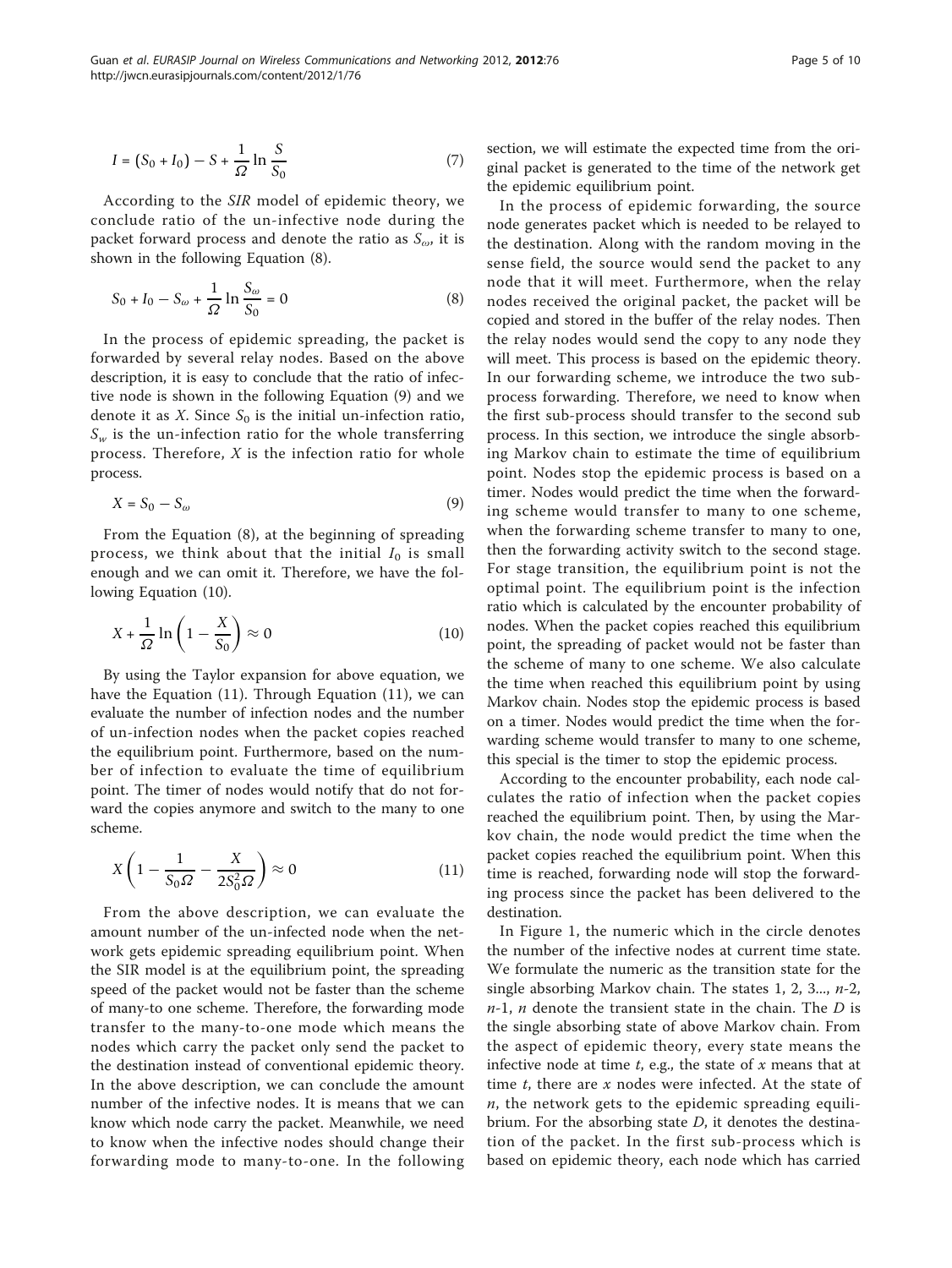<span id="page-5-0"></span>

the duplicate packet will distribute the packet copy to other nodes which do not have this packet when they are within the transmission range. Therefore, when there are  $x$  copies of the packet in the network  $(x \text{ nodes})$ are infected), the  $x + 1$  copy is generated by the transition rate  $\lambda x$  (N-x). At any state x, the transition rate of reaching the destination node for any one infective node could be denoted by  $\lambda x$  (transition rate from x to D).

In order to separate the whole forwarding process into two sub-process, we need to let the nodes know that when the forwarding mode should transfer from the first sub-process into the second one. Therefore, we need to know the time when the epidemic forwarding gets to the spreading equilibrium point. According to the above Markov chain, we conclude that when there are  $i$  nodes are infected, the inter-meeting time which infected the next  $i + 1$  node could denote by the following Equation (12) which is based on the epidemic SIR model. We cumulate the total expected time which from 0 infection node to  $n_{th}$  infection node. We define this expected time as  $T_n$ .

$$
t_{i \to i+1} = \frac{1}{\lambda SI} \tag{12}
$$

Denote the expect time from state 1 to *n* as  $T_n$ , we have the following Equation (13) to show the expression of  $T_n$ . The parameter *n* is the local information of node and it is the total number of infection nodes.

$$
T_n = \frac{1}{(N-1)\lambda} + \frac{1}{2(N-2)\lambda} + \dots + \frac{1}{n(N-n)\lambda}
$$

$$
= \frac{1}{\lambda N} \sum_{i=1}^n \left(\frac{1}{i} + \frac{1}{N-i}\right)
$$
(13)

# 4 Performance modeling for  $H + 1$  hop epidemic forwarding

In wireless intermittently connected mobile ad hoc networks, transmission delay of packet and the amount number of the packet copies are two important performance measurements. In this section, based on the previous mentioned SIR epidemic model, we conclude the amount number of the infective nodes at some exact time. Furthermore, formulate the infective nodes into a single absorbing Markov chain and estimate the packet transmission delay when the copy of the original packet reaches the destination node. Also we consider the distribution of the packet transmission and the distribution of the amount number of the packet copies. In order to compute the packet delay, we introduce the Laplace-Stieltjes form to achieve the goal of the computation.

As mentioned previous section, we assume there are N nodes distribute in the network. In general, there always exist multiple packets are transmitting in the network at the same time, in order to explain the forwarding process more clearly, we only consider one packet transmission which is from the source to the destination node. And all other nodes (except the source and destination) could be regarded as relay nodes.

### 4.1 Definition of the Markov chain model

We denote the  $\lambda$  as the inter-meeting time parameter for any two nodes  $i$  and  $j$ . And this parameter is determined by the network scale and the number of the nodes. By the following mathematics analysis, we show that packet transmission delay and number of packet copies are the linear function of  $\lambda$ . Therefore, the parameter  $\lambda$  would impact the network performance directly. Here, we denote any two relay nodes as  $i$  and  $j$ . Before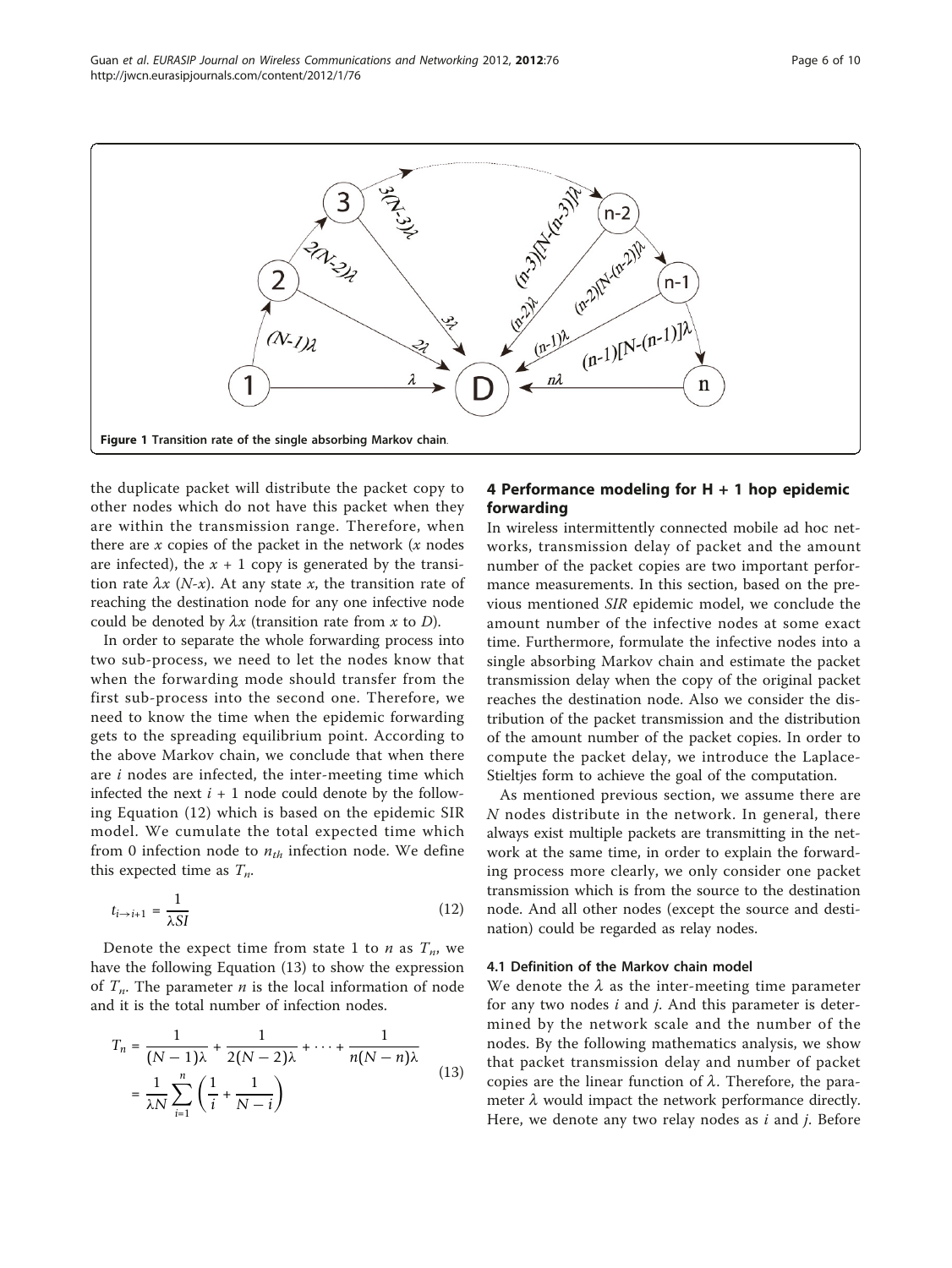the packet copy reach the destination, we consider that the relay node  $i$  and  $j$  could meet  $n$  times during the forwarding process and further denote the exact meeting time as  $T_{ij}(1)... T_{ij}(n)$ . In addition, we denote the meeting time interval from  $n_{th}$  to  $(n + 1)_{th}$  as  $\Delta T_{ij}$   $(n \rightarrow n + 1)$ 1).

In this section, we make the following assumption.

For the meeting time processes  $\{T_{ii}(n), n \geq 1\}$ , we assume the processes are mutually independent and homogeneous Poisson processes with  $\lambda > 0$ . Also for the meeting time interval  $\Delta T_{ij}$  ( $n \to n + 1$ ), we assume the processes as mutually independent and exponentially distributed with mean  $1/\lambda$ . In the latter description, we define the expected packet delay of  $H + 1$  hop forwarding scheme as  $E[T]$ . It means the time from the packet is generated by the source node to the time when the packet is forwarded to the destination node. For the expected transmission packet copies, we define it as C and it belongs to  $\{1, 2,..., N\}$ . The expected number of transmission packet copies includes the packet at the destination node but excludes the packet at the source node. In our forwarding scheme, when the first sub-process of transfer to second one, we have  $n$  infective node and also means there are  $n$  duplicate packet in the network. According to single absorbing Markov chain of Figure [1,](#page-5-0) the probability of jumping from state  $i$  to  $i + 1$ is  $(N - i)/(N + 1 - i)$ . Meanwhile, the probability of jumping from state i to state D (Destination) is  $1/(N +$ 1 - i). The sojourn time  $q_i$  is exponentially distributed with intensity  $\lambda i$  ( $N + 1 - i$ ) in state i. For  $\theta \ge 0$ , we have the following expression of Laplace-Stieltjes form. T is the total sojourn time and  $\theta$  is the parameter of Laplace-Stieltjes form.

$$
T^*(\theta) = E\left[e^{-\theta T}\right] \tag{14}
$$

# 4.2 Performance estimate for  $H + 1$  hop epidemic forwarding

In this section, we estimate the expected packet delivery delay and the amount number of the packet copies during the forwarding process through the single absorbing Markov chain. The transition rate of the Markov chain has been shown in Figure [1](#page-5-0). In our  $H + 1$  hop forwarding scheme, we think when the forwarding process gets to the epidemic spreading equilibrium point, the forwarding scheme would transfer to the many-to-one mode, the relay nodes which carried packet copy only distribute the packet copy to the destination node. Therefore, in the Markov chain model, there at most exist  $n$  states and also means the maximum number of infective nodes is  $n$ . Based on the  $n$  value, we denote the transition states in the Markov chain as  $\{1, 2,..., n\}$ ,

the destination node is the absorbing state, denoted as D.

By conditioning on the amount number of the infective nodes  $n$ , the following Equation (15) is shown.

$$
T^*[\theta] = \sum_{i=1}^n E\left[\exp\left(-\theta \sum_{j=1}^i q_j\right)|N=i\right] P(N=i) \tag{15}
$$

The  $P(N = i)$  is shown by the following Equation (16) and it is based on the above mentioned single absorbing state Markov chain (see Figure [1](#page-5-0)).

$$
P(N = i) = \frac{1}{N + 1 - j} \prod_{j=1}^{i-1} \frac{N - j}{N + 1 - j} = \frac{1}{N}
$$
 (16)

In Equation (16), we have the detail expression for  $P$  $(N = i)$ . And furthermore, in order to conclude the result of Equation (15), we show the expression of the former part of Equation (15) by using Laplace-Stieltjes form. It is shown by Equation (17).

$$
E\left[\exp\left(-\theta \sum_{j=1}^{i} d_j\right)\right] = \int_0^\infty e^{-\theta x} d\left(1 - e^{-\lambda j(N+1-j)x}\right)
$$
  
\n
$$
= \lambda j(N+1-j) \int_0^\infty e^{-\theta x} e^{-\lambda j(N+1-j)x} dx
$$
  
\n
$$
= \lambda j(N+1-j) \int_0^\infty e^{-(\theta+\lambda j(N+1-j))x} dx
$$
  
\n
$$
= -\frac{\lambda j(N+1-j)}{\theta+\lambda j(N+1-j)} \int_0^\infty e^{-(\theta+\lambda j(N+1-j))x} d[-\theta+\lambda j(N+1-j)]x
$$
  
\n
$$
= -\frac{\lambda j(N+1-j)}{\theta+\lambda j(N+1-j)}, e^{-(\theta+\lambda j(N+1-j))x} \Big|_0^\infty
$$
  
\n
$$
= \frac{\lambda j(N+1-j)}{\lambda j(N+1-j)+\theta}
$$

By multiplying the Equations (16) and (17), we have the following Equation (18).

$$
T^*[\theta] = \frac{1}{N} \sum_{i=1}^n \prod_{j=1}^i \frac{\lambda j (N+1-j)}{\lambda j (N+1-j) + \theta}
$$
 (18)

By using the Laplace-Stieltjes form and exponential, we evaluate the expected packet delivery delay and it is shown by the following Equation (19).

$$
E[T] = \frac{-dT^*[\theta]}{d\theta}|_{\theta=0}
$$
  
= 
$$
\frac{1}{N} \sum_{i=1}^n \prod_{j=1}^i \frac{\lambda j(N+1-j)}{(\lambda j(N+1-j)+\theta)^2}
$$
 (19)

Since the  $\theta$  is the parameter of Laplace-Stieltjes form, in order to conclude the final expression of expected packet delivery delay, we let the parameter  $\theta$  to be 0.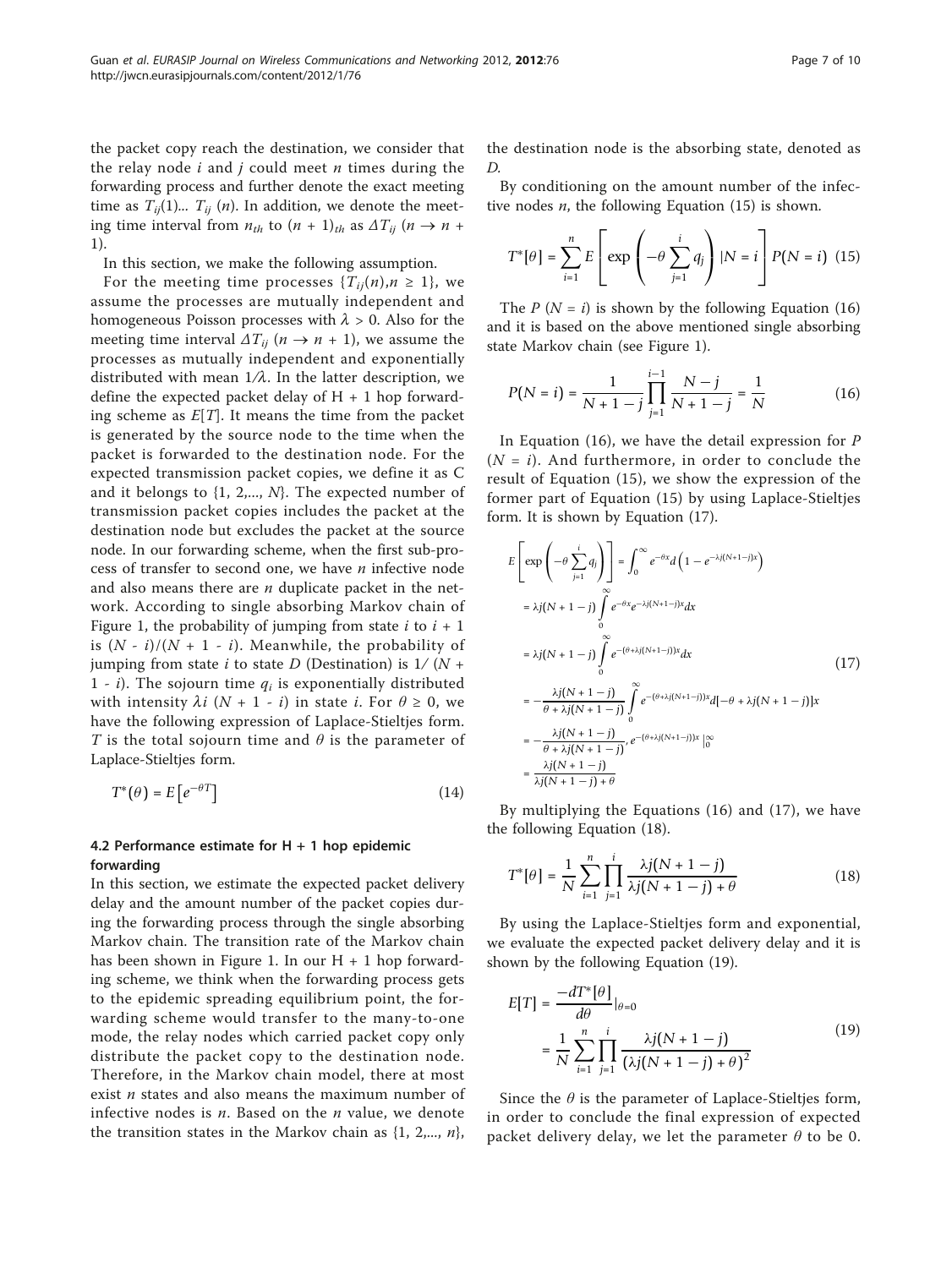Page 8 of 10

Then we have the final result for delivery delay and it is shown in Equation (20).

$$
E[T] = \frac{1}{N} \sum_{i=1}^{n} \prod_{j=1}^{i} \frac{1}{\lambda j (N + 1 - j)}
$$
  
= 
$$
\frac{1}{\lambda N} \sum_{i=1}^{n} \prod_{j=1}^{i} \frac{1}{j (N + 1 - j)}
$$
  
= 
$$
\frac{1}{\lambda N (N + 1)} \sum_{i=1}^{n} \sum_{j=1}^{i} \left( \frac{1}{j} + \frac{1}{N + 1 - j} \right)
$$
(20)  
= 
$$
\frac{1}{\lambda N} \sum_{j=1}^{n} \frac{1}{j}
$$

# 4.3 Number of the duplicate copy

We denote the expected number of the duplicate packet copy as  $C_n$  and it is shown by the following Equation (21).

$$
C_n = \sum_{i=1}^n \frac{i}{N} = \frac{n(n+1)}{2N}
$$
 (21)

#### 5 Performance evaluation

In this section, we validate the  $H + 1$  hop forwarding scheme shows the better performance on packet delivery delay and the average delivery ratio, compared with the basic epidemic and Spray and Wait. We implement the simulation in the two dimensional random direction mobility model. The random direction mobility model is commonly adopted in the mobile sensor and ad hoc networks for simulation. In the random direction model, every node is assigned an initial moving direction  $\phi$ , speed S with the maximum is  $S_{\text{max}}$  and minimum is  $S_{\text{min}}$ , the travel time interval is finite and it is denoted as τ. In all our evaluation results, we think the sensed field is fixed and constant, the packet size is 20 KB for sending and forwarding, every mobile node is equipped with 512 KB buffer. Each simulation lasts for one simulated hour. If there is no special noted, we run at least 20 times for getting each data point.

As for the intermittent connected ad hoc and sensor networks, traditional performance metrics include average message delivery ratio and end-to-end message latency. Therefore, we choose the two metrics to evaluate the performance.

Since the intermittent connected wireless networks could be operated in many different environments and further could be applied in many traditional mobility model. We implement the  $H + 1$  hop forwarding scheme in the random direction model. In the future studies, we will implement our scheme in the random waypoint model and random walker model. In our simulation for random direction model, we think the nodes are moving slowly to match the practical application scenario. The velocity of the nodes are between 0.5 and 2 m/s. And further, since when any two nodes meet each other, the nodes need the sojourn time to exchange information. Therefore, we define the sojourn time is between 10 to 100 s. For the random direction model, the sense field is 3 km by 3 km. And also for the each node, the transmission range is fixed by 250 m.

To demonstrate the effectiveness of  $H + 1$  hop forwarding scheme and also guarantee the fairness for basic and Spray and Wait, we perform two groups of simulations on the random direction mobility models. In order to illustrate how each of the protocols (basic epidemic, Spray and Wait and  $H + 1$  hop forwarding scheme) reacts to changes in node density, we increase the number of nodes starting from 30 to 240. To illustrate how each protocol reacts to varying network loads, we vary the per node offered load by adjusting the number of messages sent per minute per source from 1 (lower load), to 5 (higher load).

As for the first group of simulation, in Figure 2, we illustrate the performance of packet delivery ratio on the random direction model. At the start point of the  $H + 1$ hop forwarding and Spray and Wait, the two protocols almost have the same delivery ratio. However, according to the increasement of the number of nodes, the gap between  $H + 1$  scheme and Spray and Wait is becoming larger. From Figure 2, we can notice that when the number of nodes increased from 30 to 60, the delivery ratio is also increased suddenly. Since the density of the network is becoming adequate for delivery ratio. It is easy to see that the basic epidemic shows the poor performance compared with another two protocols.

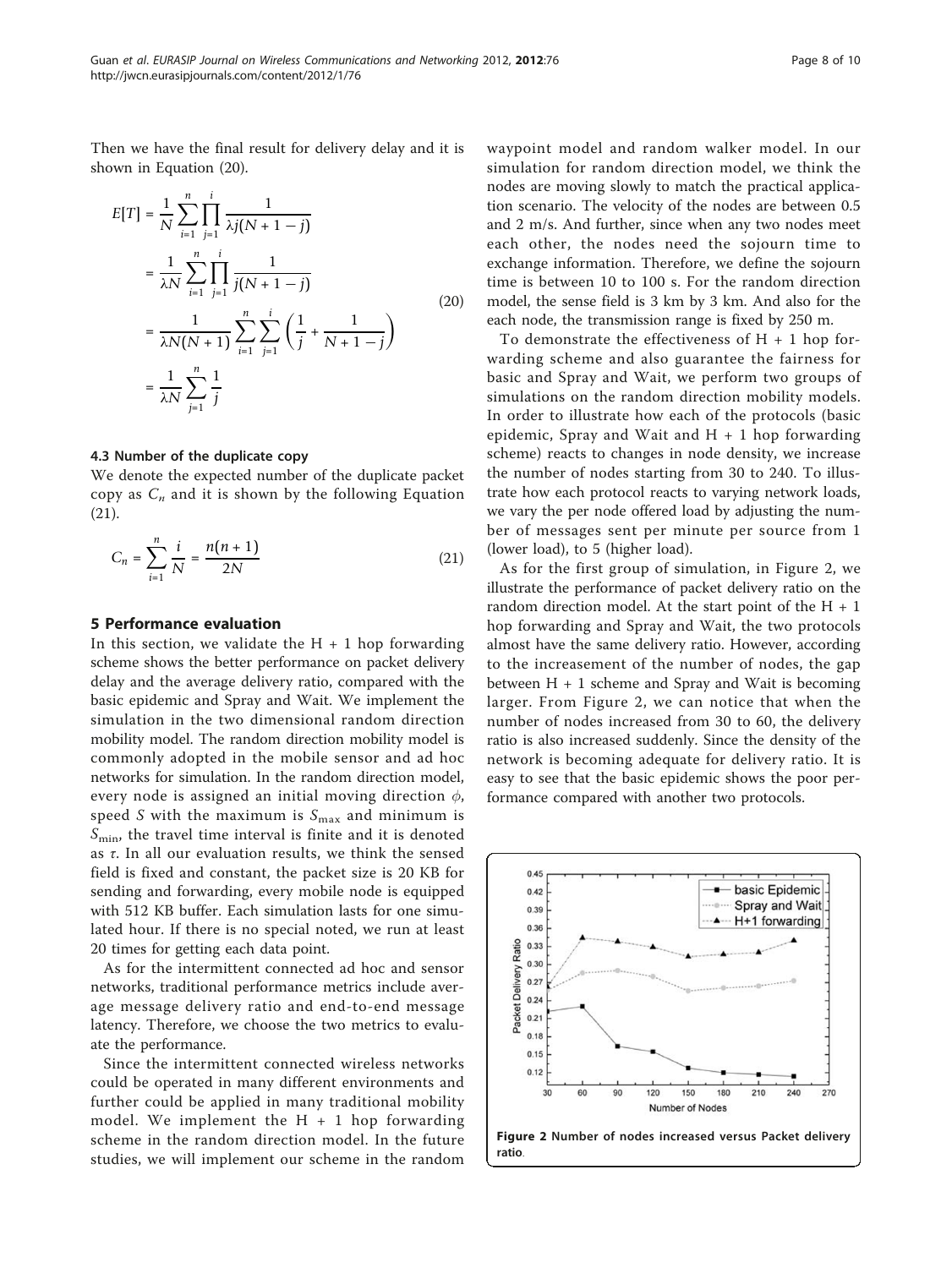As for the average delivery delay (illustrated by Figure 3), Spray and Wait performs the better performance than basic epidemic. When the number of nodes is less than 100, the Spray and Wait also performs a little better than H + 1 hop forwarding scheme. However, according to the increasement of the number of nodes from 100, the average delay of  $H + 1$  forwarding is becoming a little better than Spray and Wait.

In the second group of simulation, we vary the network communication load from 1 to 5 messages per source node and per minute in the random direction mobility model. In this group of simulations, we also compare the performance of packet delivery ratio and delivery delay. In the aspect of packet delivery ratio (see Figure 4), When the communication load is varied, the basic epidemic shows poor performance compared to another two protocols. As for Spray and Wait protocol and  $H + 1$  forwarding scheme, the gap between them is small. This is because the Spray and Wait protocol also control the amount of the duplicate copies. Also because of the buffer limitation, the performance of delivery ratio for all the three protocols are becoming lower according to the variation of the communication load.

In terms of average delivery delay, as the communication load increases (see Figure 5), since the buffer limitation and too much duplicate copies for basic epidemic, the average delay is higher than Spray and Wait and  $H + 1$  hop forwarding scheme. Before the communication load is varied to 3 packets per source per minute, the  $H + 1$  forwarding is a little higher than Spray and Wait. According to the communication load is increased, the average delay of  $H + 1$  hop is better than Spray and Wait, even the gap between the two protocols is close, the figure still can illustrate the performance improvement.



# 6 Conclusion

In intermittently connected mobile ad hoc and sensor networks, routing packet from the source to the destination is critically important. Since the inherent character, how to guarantee the efficiently and effectively routing performance is an interesting topic. In this article, we introduce a novel forwarding algorithm based on the epidemic. Our study combines the advantage of 2-hop and multi-hop forwarding which are based on the basic epidemic theroy. Through the classical SIR model of epidemic theory, we conclude the equilibria point for the spreading process of the packet. By using the single absorbing state Markov chain, we evaluate the two important metrics, delivery delay and number of the copies, to describe the advantage of  $H + 1$  hop forwarding scheme. In order to validate the performance, we make the simulation for getting the results of delivery ratio and delay. The results demonstrate that compared to basic epidemic and Spray and Wait routing protocols,